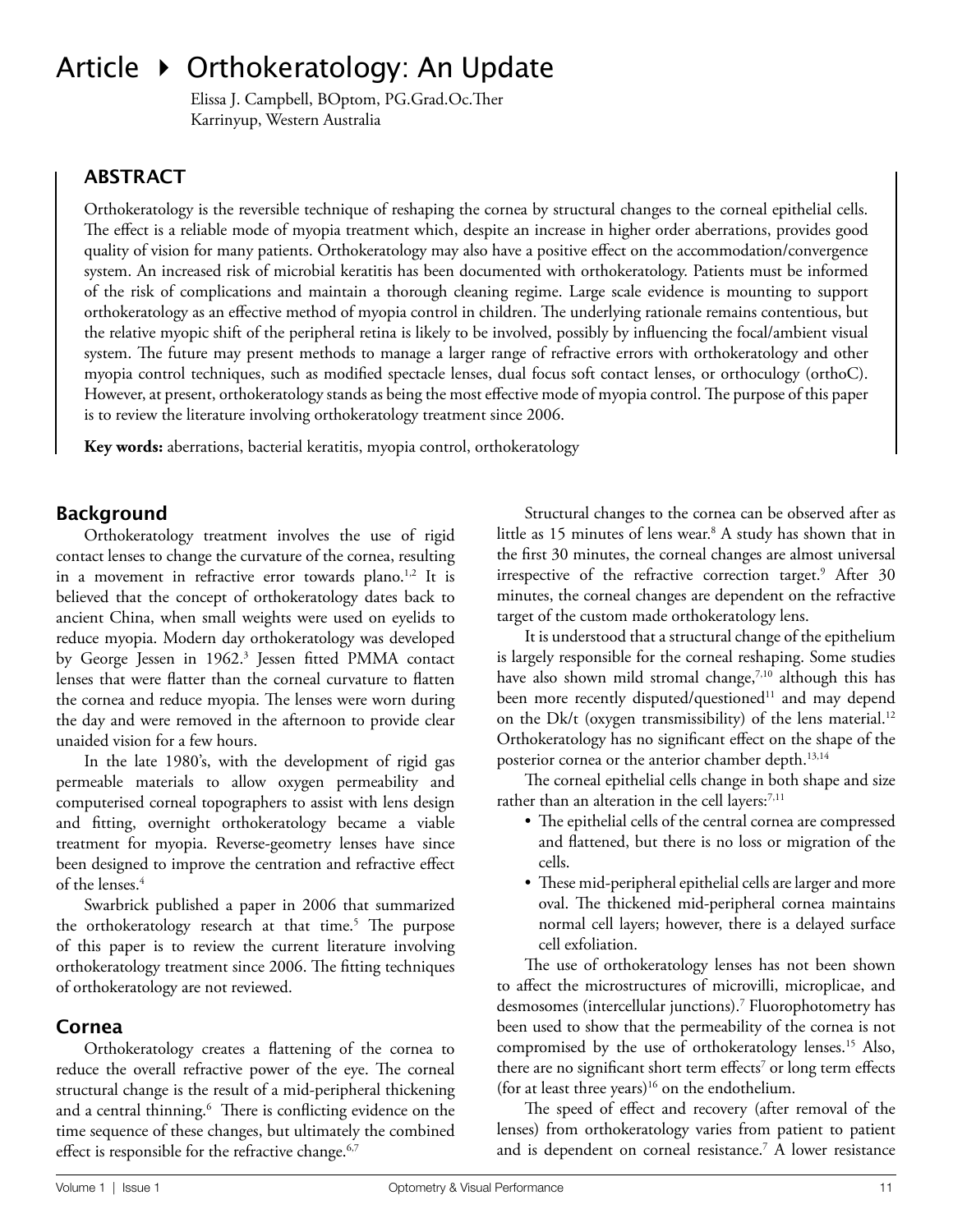allows a faster response and a faster recovery. Currently, orthokeratology lenses are designed to have an effect lasting for at least 10-12 hours of functional vision.<sup>17</sup> Experience has shown that some patients can miss a night of orthokeratology lens wear and still maintain good distance vision. Generally, the cornea returns to its original shape within three days, although trace residual corneal flattening of the cornea can extend beyond two weeks following discontinuation of wear.<sup>18</sup>

## **Quality of Vision**

In general, orthokeratology fulfils patients' expectations. In one study concerning quality of life, patients aged 21-37 years old treated with orthokeratology were generally not troubled by clarity of vision, near vision, distance vision, diurnal fluctuations, or activity limitations.<sup>19</sup> However, symptoms of glare were common, particularly for those with high pre-orthokeratology myopia, and this tended to affect night vision performance, particularly when night driving.<sup>19,20</sup> Children, who do not require vision for night driving, responded particularly well. In a 2008 study of 108 children undergoing orthokeratology treatment, 90% reported the treatment to be satisfactory to very good.<sup>21</sup>

## **Aberrations**

It is known that orthokeratology affects more than just the central refraction of an eye. Many studies have investigated the effect of treatment on higher order aberrations and contrast sensitivity.

The generalised conclusions are:

- Contrast sensitivity is reduced<sup>22-27</sup> including at mesopic (low light) levels;<sup>19,28</sup>
- 3rd order and 4th order aberrations increase (namely coma and spherical, respectively);<sup>22,24,25,27-31</sup>
- Corneal asymmetry increases;<sup>20,31</sup>
- Decentration of lenses increases unwanted aberrations, decreases contrast sensitivity,<sup>30,32</sup> and is associated with monocular diplopia and glare.<sup>33</sup> Decentration tends to be temporal and is more common with greater initial astigmatism and smaller orthokeratology lenses;<sup>33</sup>
- With high myopic corrections, the amount of higherorder aberrations increases.27,28,31,32 contrast sensitivity decreases,<sup>27,28,32</sup> and patient satisfaction decreases;<sup>20,28,34</sup>
- Some higher order aberrations decrease during the day (the most change being noted in the first half of the day); $17$
- Over the first 10 nights of wear, subjective vision improves with an increase in treatment zone size and a reduction in defocus, despite an increase in higher order aberrations;<sup>35</sup>
- After the first 1-4 weeks of wear (depending on study's review period), the manifest refraction and

uncorrected vision do not fluctuate significantly for at least one year;24,25,36

- After the first 1-4 weeks of wear (depending on study's review period), the manifest third and fourth order aberrations and contrast sensitivity do not fluctuate significantly for at least one year;<sup>24,25</sup>
- Orthokeratology is reversible. Visual acuities, refractive error, higher order aberrations, and contrast sensitivity return near to baseline 1-8 weeks after discontinuation (depending on study's review period).22,23

## **Changes in Accommodative and Convergence Function**

Orthokeratology may have a positive effect on the support of the visual system. McLeod found that there was no clinical or statistically significant difference in accommodation and convergence function with orthokeratology.<sup>37</sup> However, this was disputed by Brand in 2008, who found that orthokeratology can improve accommodation and convergence function in children.<sup>38</sup> Brand hypothesised that a reduction in the peripheral retinal hyperopic defocus alters the ambient visual function, resulting in normalisation of convergence and accommodation.

Both studies had small sample sizes and had no age matched control group comparison. The following differences in the design and method may also have influenced the results (Table 1):

|                           | McLeod                                                                                                                                      | <b>Brand</b>                                                                                                               |
|---------------------------|---------------------------------------------------------------------------------------------------------------------------------------------|----------------------------------------------------------------------------------------------------------------------------|
| Patient entry<br>criteria | Patients excluded<br>if diagnosed with<br>binocular vision<br>dysfunction.                                                                  | Patients not excluded if<br>diagnosed with binocular<br>dysfunction (amblyopia/<br>strabismus not accepted).               |
| Patient age<br>group      | 10-14 years old                                                                                                                             | 11.0-36.8                                                                                                                  |
| Testing style             | Mostly performed in<br>phoropter                                                                                                            | All performed in free<br>space                                                                                             |
| Battery of tests          | Near phoria<br>Near vergence<br>ranges<br>Near point of<br>accommodation<br>Fused cross-cylinder<br>Near relative<br>accommodative<br>range | Phoria distance and near<br>Near vergence ranges<br>Near point of<br>accommodation<br>Accommodation facility<br><b>MEM</b> |

#### **Table 1: A comparison of studies done by McLeod and Brand**

#### **Other Associated Clinical Signs that Have Been Documented (a) Corneal dimpling**

Corneal dimpling may be seen after the first night of orthokeratology lens wear.<sup>39</sup> The best corrected visual acuity is usually unaffected, although it can be affected if the dimpling is central. It has been suggested that the tear film between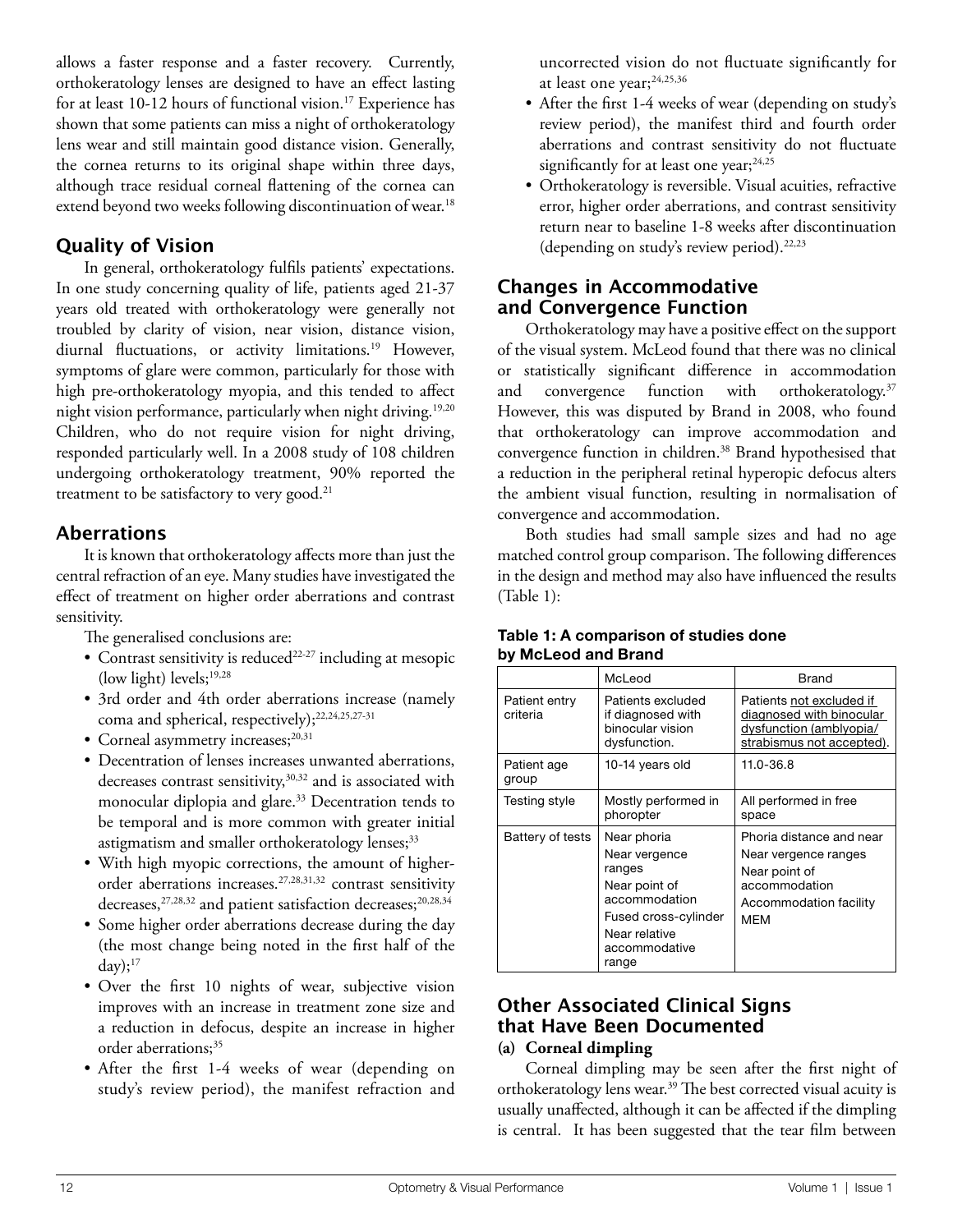the cornea and orthokeratology lens is implicated in dimple formation.

#### **(b) Fibrillary lines**

Fine, slightly curved fibrillary lines in the anterior stroma may be seen but have no known adverse consequences on vision or ocular health.<sup>40</sup> They have been documented in both otherwise normal and keratoconic corneae. Their origins are unknown.

#### **(c) Reduced intraocular pressure readings**

Tonometry requires an assumption about the central corneal thickness. Orthokeratology results in an artificially low reading of intraocular pressure (IOP) measurements due to the thinned central cornea. Non-contact tonometry is most influenced by a corneal thickness that is outside the expected norm. $41$ 

In a study of 90 eyes, the IOP readings were 13.5±2.5 mmHg before orthokeratology treatment and 12.4±2.7mmHg after 52 weeks.<sup>42</sup> While this is statistically significant and important to recognise, the author is of the belief that the effect is minor, especially for low corneal refractive changes, and it is unlikely that it would change the clinical management in view of glaucoma. To negate this effect and (presumably) obtain a more accurate interpretation of IOP readings affected by orthokeratology, central corneal thickness may be measured by pachymetry and taken into account when measuring IOPs.

#### **(d) Lens binding and ocular discharge**

Lens binding and ocular discharge are commonly reported problems during treatment.<sup>21</sup> These symptoms may be managed satisfactorily with ocular lubricants and lid hygiene.

#### **(e) Corneal staining**

A study has shown that on average, 40% of eyes undergoing orthokeratology treatment may show corneal epithelial staining; however, this was not associated with any adverse events.<sup>43</sup>

### **(f) Corneal sensitivity**

Corneal sensitivity is reduced with extended orthokeratology lens wear, both centrally and peripherally.<sup>44</sup> This may dull symptoms and consequently delay the onset of treatment in the event of microbial keratitis.

## **Microbial Keratitis**

Microbial keratitis associated with orthokeratology is well documented. Table 2 summarises the findings of many papers describing case studies of microbial keratitis associated with orthokeratology.

The common conclusions are:

- 1. Microbial keratitis is a potential vision-threatening complication of orthokeratology;
- 2. Patients must be made aware of the associated risk of microbial keratitis;
- 3. Vigilant cleaning of lenses and their accessories is crucial in reducing the risk of microbial keratitis;
- 4. Regular reviews of the cleaning regime may assist with compliance;
- 5. The most common pathogen is Staphylococcus aureus. Other implicated pathogens include Pseudomonas aeruginosa and Acanthamoeba;
- 6. The majority of the reported cases of microbial keratitis occurred in East Asia when regulations for orthokeratology were low; and
- 7. The use of tap water in the cleaning of lenses is now deemed inappropriate as a result of multiple cases of Acanthamoeba keratitis.

The large studies recently published investigating orthokeratology for myopia control (Table 3) did not report any adverse events. Lipson also concluded after a longterm study that there is no difference in safety with using orthokeratology lenses in children under 12 years compared with children over 12 years and adults.<sup>58</sup> These results suggest that these lenses can be safe for patients of all ages if used appropriately.

## **Risks of Microbial Keratitis Compared with Other Lens Modalities**

A study using cats by Choo et al. which investigated the adhesion of Pseudomonas aeruginosa to orthokeratology and alignment fitted (AF) lenses showed that after 16 hours of wear (including time with eyes open and eyes shut), the orthokeratology lenses retained significantly higher amounts of bacteria than AF lenses.<sup>59</sup> The authors hypothesized that the possible causes were:

- 1. The lens design the reverse curve zone of ortho keratology lenses may provide a reservoir for bacteria deposition; and/or
- 2. The corneal cellular response the expansion or compression of the epithelial cells may cause a release of biochemical factors that affect bacterial adhesion.

However, results from Swarbrick's unpublished laboratory work have shown there was no difference in bacterial binding to the cornea with orthokeratology lenses compared with either RGP lenses or with no lenses.<sup>60</sup> She suggested that the overnight lid closure is possibly the key risk factor for the increased risk of microbial keratitis associated with orthokeratology. This theory is backed by Bullimore who has shown that the risk of microbial keratitis with orthokeratology is on par with other overnight contact lens modalities.<sup>60</sup> Regardless of the underlying reason, overnight orthokeratology lens wear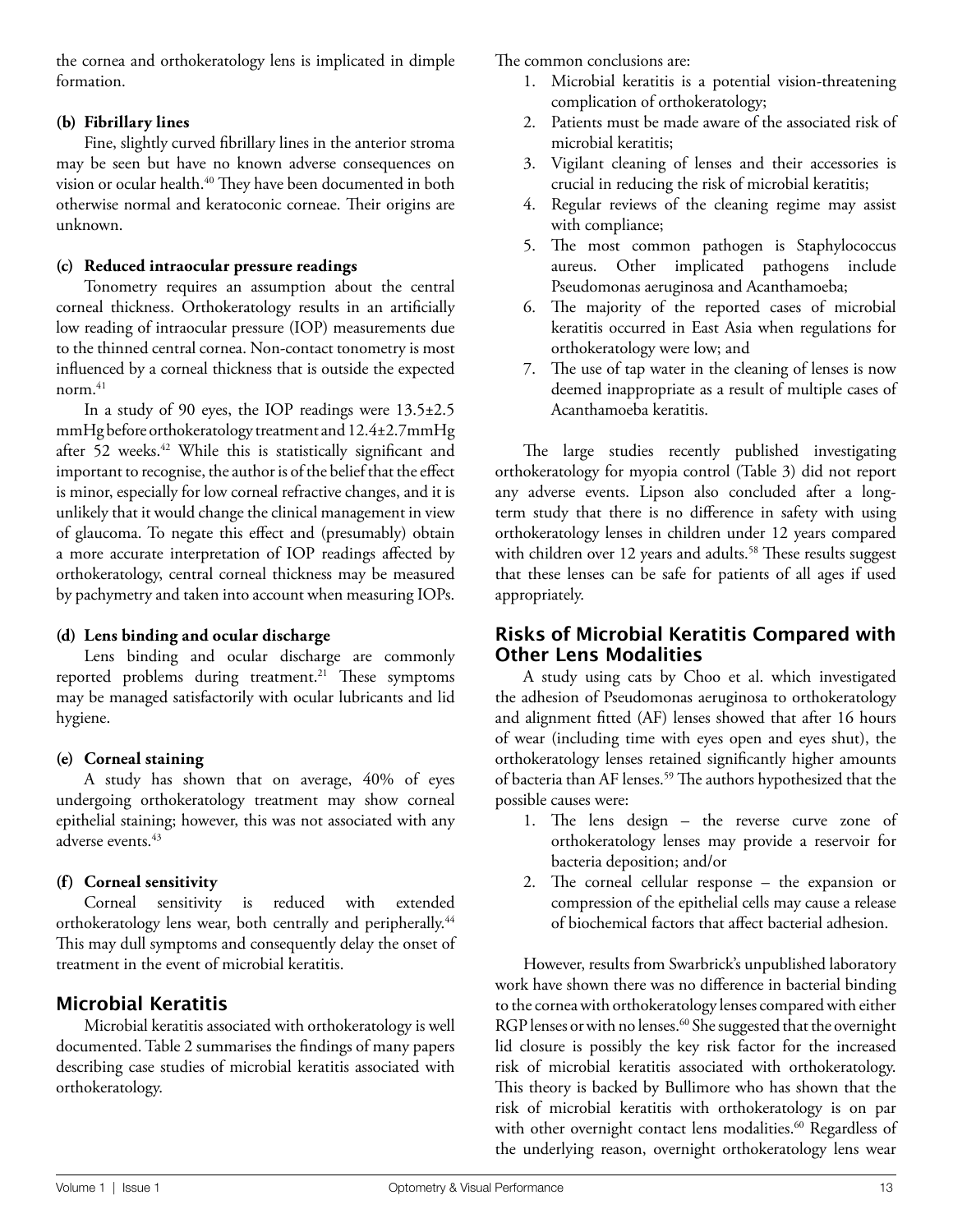|  |  | Table 2: Studies involving microbial keratitis associated with overnight orthokeratology. |  |  |
|--|--|-------------------------------------------------------------------------------------------|--|--|
|--|--|-------------------------------------------------------------------------------------------|--|--|

| <b>Study</b>                                                                                                                                                         | <b>Authors</b>                                                                                     | Sample group                                                                                                     | <b>Results</b>                                                                                                                                                                                                                                                                         | <b>Conclusion</b>                                                                                                                                                                                                                          |
|----------------------------------------------------------------------------------------------------------------------------------------------------------------------|----------------------------------------------------------------------------------------------------|------------------------------------------------------------------------------------------------------------------|----------------------------------------------------------------------------------------------------------------------------------------------------------------------------------------------------------------------------------------------------------------------------------------|--------------------------------------------------------------------------------------------------------------------------------------------------------------------------------------------------------------------------------------------|
| Paediatric Ocular Surface<br>Infections: A 5 year review<br>of Demographics, Clinical<br>features, risk factors,<br>microbial results and<br>treatment <sup>45</sup> | Wong, Lai, Chi, Lam                                                                                | 138 consecutive patients<br>under 18 years old at a tertiary<br>ophthalmic centre                                | There were 9 cases of Orthokeratology-related<br>microbial keratits (18%).                                                                                                                                                                                                             | Lid hygiene and good contact<br>lens cleaning is important.                                                                                                                                                                                |
| <b>Bilateral Acanthamoeba</b><br>keratitis after<br>Orthokeratology <sup>47</sup>                                                                                    | Kim, Kim                                                                                           | Case study of one 22 yo<br>female patient                                                                        | Patient developed bilateral Acanthamoeba<br>disciform keratitis.                                                                                                                                                                                                                       | Acanthamoeba keratitis can<br>simultaneously affect both eyes<br>during overnight orthokeratology.                                                                                                                                         |
| Non-compliance and<br>microbial contamination in<br>orthokeratology <sup>46</sup>                                                                                    | Cho, Boost, Cheng                                                                                  | 38 longstanding (>6 months<br>wear) orthokeratology patients                                                     | <b>Contamination rates:</b><br>Lenses 29%<br>Artificial tears 32%<br>Lens case 34%<br>Tweezers 46%<br>Suction holder 58%<br>The most common isolated pathogen was<br>Staphylococcus aureus.<br>Only 52% of participants reported a high level of<br>compliance to the cleaning regime. | Regular education of the risk of<br>microbial keratitis and reviews<br>of the cleaning regime should<br>be provided to patients to<br>improve awareness and reduce<br>contamination rates.<br>Accessories should be replaced<br>regularly. |
| Orthokeratology associated<br>microbial keratitis <sup>48</sup>                                                                                                      | Shehadeh-<br>Masha'our, Segev,<br>Barequet, Ton,<br>Garzozi                                        | 4 cases of overnight<br>orthokeratology-associated<br>microbial keratitis                                        | <i>Pseudomonas aeruginosa</i> was cultured from all<br>4 cases.<br>Patients were treated with intensive topical<br>antimicrobial treatment. The final visual acuities<br>ranged from 20/25 to 20/200.                                                                                  | Infectious keratitis is a<br>significant vision threatening<br>complication of overnight<br>orthokeratology. Patients need to<br>be educated on the appropriate<br>lens hygiene and symptoms of<br>keratitis.                              |
| Safety of overnight<br>Orthokeratology for myopia:<br>a report by the American<br>Academy of Ophthalmology <sup>49</sup>                                             | Van Meter, Musch,<br>Jacobs, Kaufman,<br>Reinhart, Udell,<br>American Academy<br>of Ophthalmology. | Reviews of papers from 2005-<br>2007                                                                             | Over 100 cases of infectious keratitis associated<br>with Orthokeratology have been reported.                                                                                                                                                                                          | Orthokeratology puts the patient<br>at risk of developing vision-<br>threatening complications<br>that they may otherwise not<br>encounter.<br>Risk factors for various compli-<br>cations could not be determined.                        |
| Trends in microbial<br>keratitis associated with<br>Orthokeratology <sup>50</sup>                                                                                    | Watt, Swarbrick                                                                                    | 123 cases of microbial<br>keratitis associated with<br>orthokeratology have been<br>reported between 2001-2007   | More than half of the cases were reported in<br>2001, all of which were from East Asia when<br>regulation was limited.<br>Pseudomonas aeruginosa (38%) and<br>Acanthamoeba (33%) were implicated.                                                                                      | The frequency of Acanthamoeba<br>keratitis shows the importance<br>of eliminating tap water from the<br>cleaning regime.                                                                                                                   |
| Good visual outcome<br>after prompt treatment of<br>Acanthamoeba keratitis<br>associated with overnight<br>orthokeratology lens wear <sup>51</sup>                   | Wong, Chi, Lam                                                                                     | 1 case study of a 9 yo<br>boy with Acanthamoeba<br>keratitis associated with<br>orthokeratology                  | Patient responded well to treatment with final best<br>corrected visual acuity of 20/25                                                                                                                                                                                                | Orthokeratology can expose<br>patients to a higher risk of<br>keratitis. Patients should be<br>advised.                                                                                                                                    |
| Orthokeratology-related<br>infectious keratitis: a case<br>series <sup>52</sup>                                                                                      | Chee, Li, Tan                                                                                      | 5 case reports of keratitis<br>between 2001 and 2006 at<br>Singapore National Eye Centre                         | Pseudomonas aeruginosa was cultured from all<br>patients.<br>Final visual acuities were 20/40 or better.                                                                                                                                                                               | Orthokeratology should be used<br>with caution.                                                                                                                                                                                            |
| Severe Acanthamoeba<br>keratitis after overnight<br>orthokeratology <sup>53</sup>                                                                                    | Robertosn, McCully,<br>Cavanagh                                                                    | 1 case study in 2006                                                                                             | Acanthamoeba keratitis associated with<br>orthokeratology resulted in severe permanent<br>vision loss. Complications included secondary<br>angle closure glaucoma and a mature cataract.                                                                                               | The risk of keratitis associated<br>with orthokeratology may<br>be reduced with better lens<br>hygiene.                                                                                                                                    |
| Pediatric microbial keratitis in<br>Taiwanese children: a review<br>of hospital cases <sup>54</sup>                                                                  | Hsiao, Yeung, Ma,<br>Chen, Lin, Tan,<br>Huang, Lin                                                 | 81 case studies of children<br>(<16 yo) with microbial<br>keratitis at Chang Chung<br>Memorial Hospital, Taiwan. | 33 (40.7%) cases of microbial keratitis were<br>associated with contact lens wear, and of those, 8<br>were related to orthokeratology lenses.                                                                                                                                          | The risk of keratitis should be<br>evaluated before commencing<br>orthokeratology.                                                                                                                                                         |
| Microbial keratitis in<br>orthokeratology: the<br>Australian experience <sup>55</sup>                                                                                | Watt, Boneham,<br>Swarbrick                                                                        | 33 questionnaires completed<br>by 53% of the members of<br>the orthokeratology Society of<br>Australia.          | Patients with microbial keratitis associated with<br>Orthokeratology were predominately female<br>Caucasian young adults.<br>Pseudomonas aeruginosa and Acanthamoeba<br>were implicated.                                                                                               | Tap water should not be used in<br>the lens care regime.                                                                                                                                                                                   |
| Acanthamoeba keratitis<br>related to orthokeratology <sup>56</sup>                                                                                                   | Lee, Hah, Oum,<br>Choi, Yu, Lee                                                                    | 4 cases of Acanthamoeba<br>keratitis associated with<br>orthokeratology in Korea                                 | In all 4 cases, the patient had improperly used tap<br>water in their cleaning regime.                                                                                                                                                                                                 | Acanthamoeba keratitis should<br>be considered as a diagnosis<br>particularly for patients with<br>over 1 year duration on contact<br>lens wear.                                                                                           |
| Infectious keratitis related to<br>orthokeratology <sup>57</sup>                                                                                                     | Sun, Zhao, Deng,<br>Zhang, Wang, Li,<br>Luo, Jin                                                   | 28 cases of microbial<br>keratitis associated with<br>orthokeratology in China from<br>March 2000 - August 2001  | All patients were in the age group 10-21 yo.<br>Acanthamoeba and Pseudomonas accounted for<br>75% of the cases.<br>There were 2 cases of fungal keratitis.                                                                                                                             | Infectious keratitis is a severe<br>complication associated with<br>orthokeratology.                                                                                                                                                       |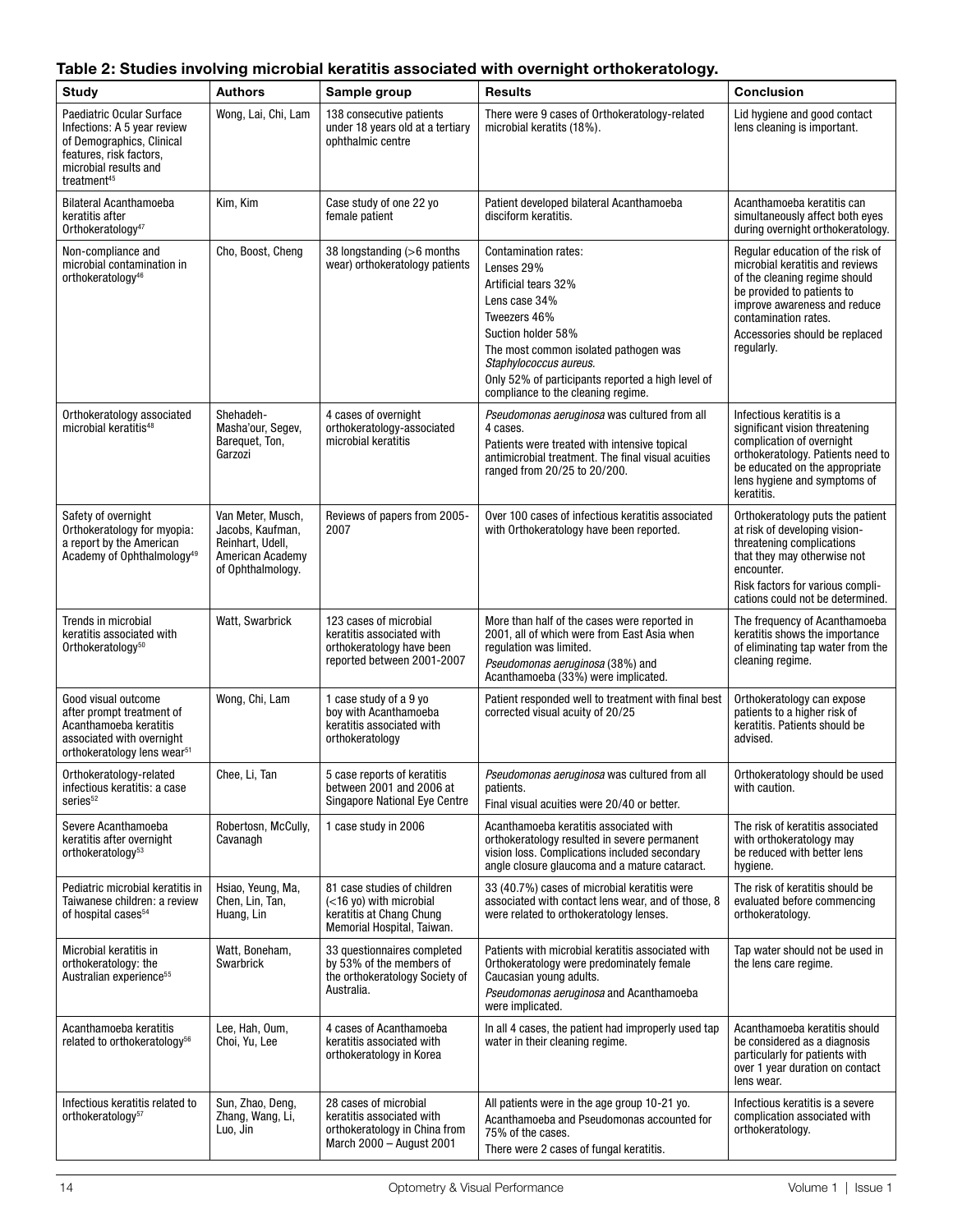|  | Table 3: Studies providing evidence that orthokeratology reduces myopic progression. |  |
|--|--------------------------------------------------------------------------------------|--|

| <b>Study</b>                                                                                            | <b>Details of Study</b>                                                                                                                                                                                                                      | <b>Findings</b>                                                                                                                                                                                                            |
|---------------------------------------------------------------------------------------------------------|----------------------------------------------------------------------------------------------------------------------------------------------------------------------------------------------------------------------------------------------|----------------------------------------------------------------------------------------------------------------------------------------------------------------------------------------------------------------------------|
| Corneal Reshaping and Yearly<br><b>Observation of Nearsightedness</b><br>(CRAYON) study 64              | 2-year study in the USA in 2007 compared 28 children (8-11)<br>yrs old) undergoing orthokeratology with an age-matched<br>control group of 28 children wearing soft or rigid gas<br>permeable contact lenses.                                | Axial length and vitreous chamber depth were significantly slowed<br>in the orthokeratology group by an annual average of 0.16mm and<br>0.10mm, respectively.                                                              |
| Myopia Control with Orthokeratology<br>contact lenses in Spain (MCOS) study <sup>65</sup>               | A prospective study in Spain compared 31 children with<br>orthokeratology to 31 well matched children with single vision<br>spectacle wear.                                                                                                  | There were no changes in best-corrected visual acuity or<br>significant adv erse health effects from orthokeratology wear.                                                                                                 |
| <b>Controlling Astigmatism and</b><br>Nearsightedness in Developing Youth<br>$(CANDY)$ <sup>66</sup>    | 20 myopic children not treated with orthokeratology were<br>compared to 28 myopic children treated with orthokeratology.                                                                                                                     | Myopic progression of 0.36D per year in normally corrected<br>myopia reduced to 0.03D per year with orthokeratology lens wear.                                                                                             |
| Overnight Orthokeratology lens wear<br>slows axial eye growth in myopic<br>children (ROC) <sup>67</sup> | 14 children of Eastern Asian ethnicity wore an overnight<br>orthokeratology lens in one eye and a conventional daily<br>wear rigid (RGP) lens in the other for 6 months. The lens-eye<br>treatment was reversed for a second 6 month period. | Axial length initially decreased with orthokeratology then returned<br>to baseline at 6 months, whereas eyes with an RGP lens increased<br>in axial length over the same 6 month period.                                   |
| Corneal reshaping inhibits myopia<br>progression (CRIMP) <sup>68</sup>                                  | 10-year retrospective study in Australia compared 32 children<br>(under 18 yrs) utilizing orthokeratology with 32 well matched<br>children utilizing spectacle correction.                                                                   | An 86% slowing in myopia progression was found (- 0.29D change<br>in control group and -0.04D change in orthokeratology group).<br>70% of orthokeratology wearers did not experience myopia<br>progression.                |
| Influence of overnight orthokeratology on<br>axial elongation in childhood myopia 69                    | Compared the axial elongation of 42 myopic children in Japan<br>using orthokeratology lenses compared with 50 well matched<br>children wearing spectacle lenses over a 2 year period.                                                        | Axial myopic lengthening has been shown to be retarded by<br>36% with orthokeratology over a 2 year period. The axial length<br>increased by 0.39mm and 0.61mm in the Orthokeratology and<br>control groups, respectively. |
| Stabilization of Myopia by Accelerated<br>Reshaping Technique (SMART) study <sup>70</sup>               | 5-year longitudinal study still in progress in USA. Large scale<br>(>150 patient multicentre evaluation) study comparing children<br>(8-14yrs) using orthokeratology and soft contact lenses.                                                | 3rd year report: 85% reduction in myopia control; the<br>orthokeratology test group progressed by -0.15D compared with<br>the soft contact lens control group, which progressed by -1.02D).                                |
| Retardation of myopia in Orthokeratology<br>$(ROMIO)^{71}$                                              | 2-year study still in progress.                                                                                                                                                                                                              | First year results showed a 41% retardation of axial length with<br>orthokeratology compared with control group.                                                                                                           |

increases the risk for infection, and therefore, good cleaning and hygiene is essential.

# **Myopia Control**

Orthokeratology is becoming a popular form of optical correction, particularly for children.<sup>61</sup> Its popularity for children may be linked to the theory that orthokeratology can reduce myopic progression. Large amounts of anecdotal evidence to support this claim are widely available, including case studies of subsequent myopia progression when treatment is stopped.<sup>62</sup>

Prior to 2006, the Longitudinal Orthokeratology Research In Children (LORIC) study was the only major study that gave credibility to the claim.<sup>63</sup> However, since 2006, multiple studies have provided strong evidence that orthokeratology can reduce myopic progression. These studies are summarised in Table 3. The studies show that orthokeratology can reduce myopic progression by 85-93.5% and slow axial elongation.

### **(a) How does Orthokeratology reduce myopic progression?**

Twin studies have shown a strong genetic component in myopia; however, many studies also support the argument of environmental influences.<sup>72</sup> A well-recognized theory is that ocular growth and refractive development are regulated by visual feedback. Experimental evidence has shown that a local vision-dependent retinal mechanism can profoundly influence refractive development.<sup>73</sup> Furthermore, research now strongly supports the idea that predominately the peripheral optic error, or defocus, controls central refractive development.<sup>73,74</sup>

Lens-induced relative peripheral hyperopia in Rhesus monkeys causes central axial myopia, and it has been proposed that this relationship is true for other primates, including humans.<sup>75</sup> To test this theory, short term responses of human eyes to lenses were analysed. It was shown that small but significant temporary compensatory changes in axial length of human eyes have been found to occur in response to ±3D lenses after 60 minutes. $76$  It is possible that more permanent myopia control seen with orthokeratology also works by this model.

Eyes with axial myopia are relatively more prolate shaped than are emmetropic or hyperopic eyes; consequently, they typically exhibit relative peripheral hyperopia in the horizontal meridian compared with the fovea.77,78 Orthokeratology reduces myopia in the central 20<sup>79</sup> to 25<sup>80</sup> degree field, and it causes a contrasting relative myopic shift in the peripheral field.79-81 It has been hypothesised that the reduction in the relative peripheral hyperopia is involved in the myopia control in children.<sup>79,80</sup> Mutti has recently questioned this rationale,<sup>82</sup> but the large amount of evidence still suggests that it is possible.

## **(b) A behavioural aspect**

Our bodies, including our visual systems, are designed to perform best in a dynamic spatial (three-dimensional) environment. Repetitive and/or sustained movements can eventually alter the position to which the system returns at rest. This is both efficient and economical; however, it can result in undesired adaptations. Studies have shown a correlation between myopia and amount of near work, as well as with a lack of outdoor activity.<sup>72</sup>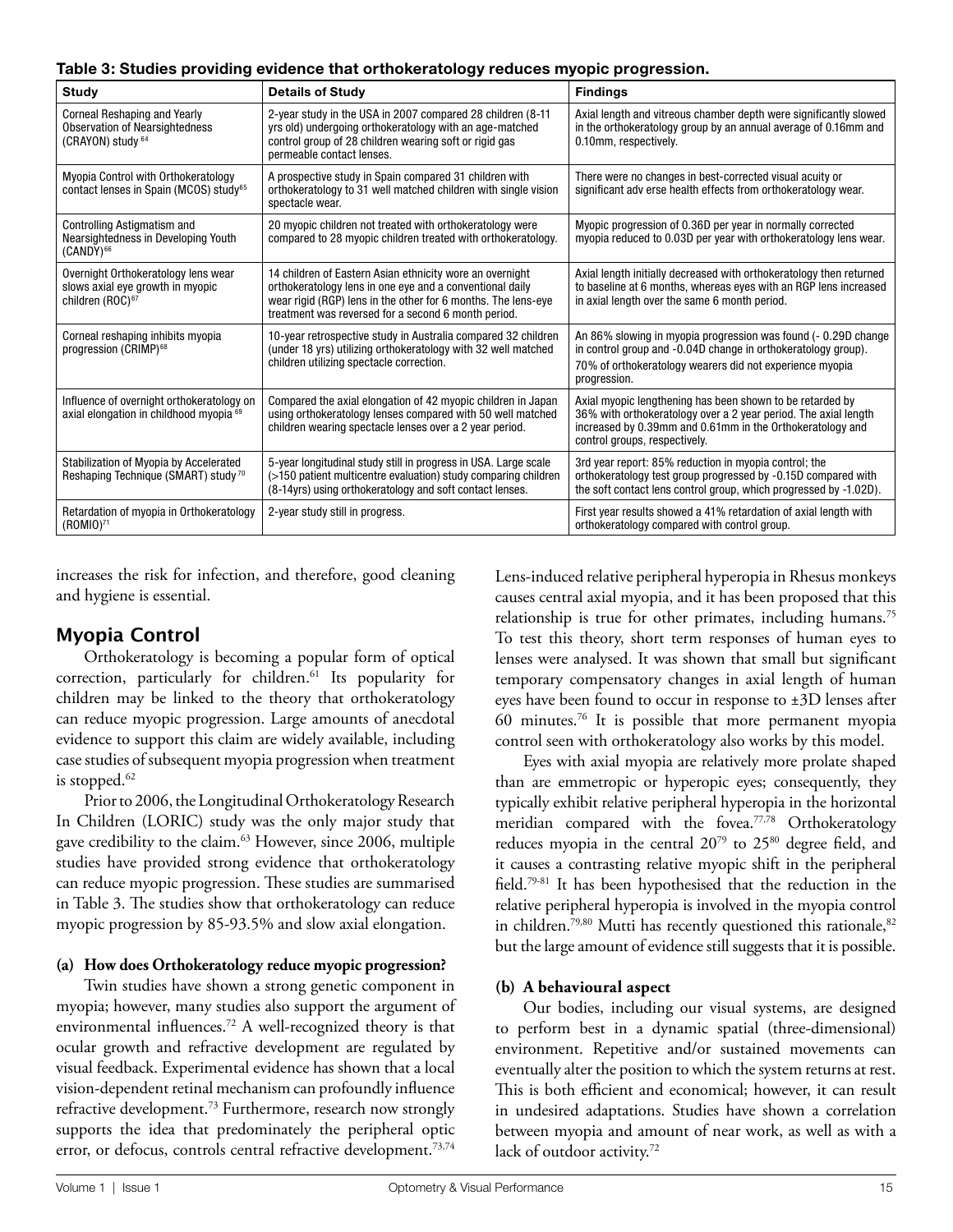It has been shown that a near visual stress response can be manipulated by plus lenses at near, optometric vision therapy, and environmental changes. Palassis hypothesized that the success is due to the effect that these techniques have on the focal/ambient visual systems.<sup>83</sup> Brand has proposed that the focal/ambient visual system is also influenced by orthokeratology.<sup>38</sup> He hypothesized that the peripheral retinal defocus secondary to orthokeratology alters the ambient visual function to affect accommodative convergence positively. Near work stress may cause visual re-organisation to result in myopia. It may therefore be extrapolated that the reduction of myopic progression seen with orthokeratology may also be a result of changes in the focal/ambient system.

#### **(c) Why doesn't myopia control work with LASIK?**

LASIK surgery works on a similar but permanent principle to orthokeratology to correct for myopia by flattening the central cornea and steepening the peripheral cornea. However, unlike with orthokeratology, myopia progression is common with LASIK if performed on a child who has an unstable myopic refraction.<sup>84</sup> Consequently, LASIK is generally recommended for patients over the age of 18 years, and the myopic refraction should be stable for at least 12 months. It has been hypothesized that the reason for the success of myopia control with orthokeratology that is not seen with LASIK surgery is related to the greater relative peripheral myopic increase in the corneal power created by a narrower optic zone and higher mid-peripheral steepening.<sup>84</sup>

#### **(d) Can similar results be achieved with specialised spectacles or soft contact lenses?**

Recent clinical trials involving Chinese children in Australia (at the Vision Cooperative Research Centre, Sydney) tested three designs of spectacle lenses (including Zeiss MyoVision lenses) that optically decreased the degree of relative peripheral hyperopia while maintaining full correction of the central refractive error.<sup>85,86</sup> The study showed a mild reduction in myopia progression over 12 months. The Zeiss MyoVision spectacle lenses, worn by a subgroup of children aged 6-12 years old with a family history of parental myopia, showed the best reduction of myopic progression (30%).

The Vision Cooperative Research Centre also studied the use of silicone hydrogel contact lenses designed to reduce relative peripheral hyperopia.<sup>85</sup> The rate of myopia progression was reduced by 54% over the six month study period. These results suggest that the modified soft contact lenses were more effective in myopia control compared with the modified spectacle lenses. The reasoning provided was that the treatment zone in the contact lenses remained centred during eye movements and was positioned closer to the line of sight.

Myopia control with dual focus soft contact lenses has also been studied recently in New Zealand.<sup>87</sup> They found that the myopic progression was reduced by 30% or more in 70%

of the 40 children aged 11-14 years old compared with the fellow control eyes that used a single vision distance lens.

While the effect of these modalities is positive in myopia control, the results fail to match the 85-93.5% reduction in myopia progression seen with orthokeratology (Table 3). Further design changes may influence these findings, but to date, orthokeratology remains the most successful technique in managing myopic progression.

# **Hyperopia**

Hyperopic orthokeratology is less effective than myopic orthokeratology. It has been postulated by Swarbrick that this is due to its limited mechanism of corneal reshaping. Hyperopic orthokeratology relies primarily on a para-central thinning of the cornea rather than a combination of the para-central thinning and central thickening which would be the reverse of myopic orthokeratology.<sup>88</sup> With less change achievable, the hyperopic prescriptions that can be corrected are minimal. Results can be relatively reliable up to +1.50 but become less predictable for a  $+3.50$  target.<sup>89</sup> Better visual acuities are achieved with larger central steepened zones.<sup>90</sup> As with myopic orthokeratology, refractive change commences within the first hour of wear.<sup>91</sup> Most of the refractive change may be achieved in the first night of lens wear, and the stability of refraction improves in the first week of wear.<sup>89</sup>

# **Beyond Orthokeratology**

The concept of orthoculogy (orthoC) has recently been proposed.<sup>92</sup> It involves changes in the lens (and sclera in high myopia cases) instead of altering the cornea as with orthokeratology. Flat rigid contact lenses are worn for up to two minutes. The draw from the contact lenses on the meniscus stimulates a neuromuscular response to re-establish distance focus by altering the curvature of the crystalline lens. After removal of the contact lens, the crystalline lens compensates by flattening out to rectify distance focusing.

# **Conclusion**

Orthokeratology is becoming increasingly popular, particularly with children for whom the benefit of myopia control has become evident. New large, well-controlled studies have demonstrated that myopic progression may be slowed by 85-93.5% with orthokeratology.

Other techniques that have been developed to arrest myopic progression include soft dual focus contact lenses and modified spectacle lenses which aim to reduce peripheral hyperopic defocus. To date, these have not proved to be as successful as orthokeratology. Further research may provide a better understanding of how orthokeratology reduces myopia progression and may lead to improved techniques, including the possibility of orthoculogy.

Overall, orthokeratology is an effective mode of optical correction with the advantage of myopia control in children. Provided the risk of microbial keratitis is kept to a minimum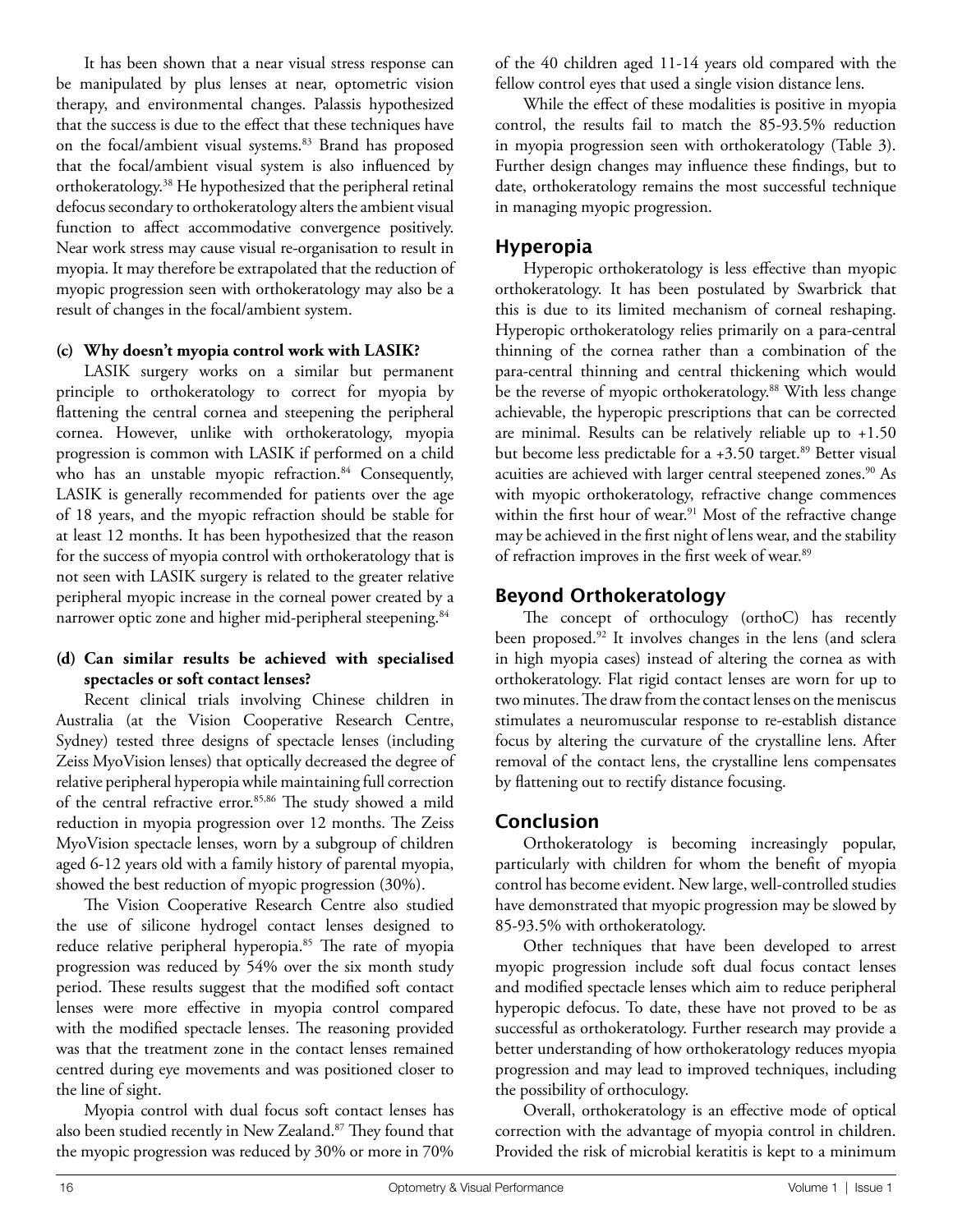by vigilant care, orthokeratology is an appropriate option in myopia management, particularly in children.

### **References**

- Mountford J, Ruston D, Trusit D. Orthokeratology: Principles and Practice. Philadelphia, PA: Butterworth-Heinemann Medical. 2004.
- 2. Winkler TD, Kame RT. Orthokeratology Handbook. Philadelphia, PA: Butterworth-Heinemann. 1995.
- 3. Jessen GN. Ortho Focus techniques. Contacto 1962;6:200-4.
- Peachey G. Modern Orthokeratology. In: Myopia Control. Santa Clara, CA: Optometric Extension Program Foundation. 1998.
- 5. Swarbrick HA. Orthokeratology review and update. Clin Exp Optom 2006;89:124-43.
- 6. Zhong X, Chen X, Xie RZ, Yang J, et al. Differences between overnight and long-term wear of orthokeratology contact lenses in corneal contour, thickness, and cell density. Cornea 2009;28:271-9.
- 7. Cheah PS, Norhani M, Bariah MA, Myint M, et al. Histomorphometric profile of the corneal response to short-term reverse-geometry orthokeratology lens wear in primate corneas: A pilot study. Cornea 2008;27:461-70.
- 8. Lu F, Simpson T, Sorbara L, Fonn D. Malleability of the ocular surface in response to mechanical stress induced by orthokeratology contact lenses. Cornea 2008;27:133-41.
- 9. Villa-Collar C, González-Méijome JM, Queirós A, Jorge J. Short-term corneal response to corneal refractive therapy for different refractive targets. Cornea 2009;28:311-6.
- 10. Reinstein DZ, Gobbe M, Archer TJ, Couch D, et al. Epithelial, stromal, and corneal pachymetry changes during orthokeratology. Optom Vis Sci 2009;86:E1006-14.
- 11. Nieto-Bona A, González-Mesa A, Nieto-Bona MP, Villa-Collar C, et al. Shortterm effects of overnight orthokeratology on corneal cell morphology and corneal thickness. Cornea 2011;30:646-54.
- 12. Haque S, Fonn D, Simpson T, Jones L. Corneal refractive therapy with different lens materials, part 1: corneal, stromal, and epithelial thickness changes. Optom Vis Sci 2007;84:343-8.
- 13. Chen D, Lam AK, Cho P. Posterior corneal curvature change and recovery after 6 months of overnight orthokeratology treatment. Ophthalmic Physiol Opt 2010;30:274-80.
- 14. Tsukiyama J, Miyamoto Y, Higaki S, Fukuda M, et al. Changes in the anterior and posterior radii of the corneal curvature and anterior chamber depth by orthokeratology. Eye Contact Lens 2008;34:17-20.
- 15. Savitsky DZ, Fan VC, Yildiz EH, Du TT, et al. Fluorophotometry to evaluate the corneal epithelium in eyes undergoing contact lens corneal reshaping to correct myopia. J Refract Surg 2009;25:366-70.
- 16. Xie PY, Chi H, Zhang Y, Zhu GM, et al. Effects of wearing long-term Ortho-K contact lens on corneal thickness and corneal endothelium. Zhonghua Yan Ke Za Zhi 2007;43:680-3.
- 17. Stillitano I, Schor P, Lipener C, Hofling-Lima AL. Stability of wavefront aberrations during the daytime after 6 months of overnight orthokeratology corneal reshaping. J Refract Surg 2007;23:978-83.
- 18. Wu R, Stapleton F, Swarbrick HA. Residual corneal flattening after discontinuation of long-term orthokeratology lens wear in asian children. Eye Contact Lens 2009;35:333-7.
- 19. Berntsen DA, Mitchell GL, Barr JT. The effect of overnight contact lens corneal reshaping on refractive error-specific quality of life. Optom Vis Sci 2006;83:354-9.
- 20. Kojima T, Hasegawa A, Hara S, Horai R, et al. Quantitative evaluation of night vision and correlation of refractive and topographical parameters with glare after orthokeratology. Graefes Arch Clin Exp Ophthalmol 2011;249:1519-26.
- 21. Chan B, Cho P, Cheung SW. Orthokeratology practice in children in a university clinic in Hong Kong. Clin Exp Optom 2008;91:453-60.
- 22. Hiraoka T, Okamoto C, Ishii Y, Okamoto F, et al. Recovery of corneal irregular astigmatism, ocular higher-order aberrations, and contrast sensitivity after discontinuation of overnight orthokeratology. Br J Ophthalmol 2009;93:203-8.
- 23. Kobayashi Y, Yanai R, Chikamoto N, Chikama T, et al. Reversibility of effects of orthokeratology on visual acuity, refractive error, corneal topography, and contrast sensitivity. Eye Contact Lens 2008;34:224-8.
- 24. Hiraoka T, Okamoto C, Ishii Y, Kakita T, et al. Time course of changes in ocular higher-order aberrations and contrast sensitivity after overnight orthokeratology. Invest Ophthalmol Vis Sci 2008;49:4314-20.
- 25. Stillitano I, Schor P, Lipener C, Hofling-Lima AL. Long-term follow-up of orthokeratology corneal reshaping using wavefront aberrometry and contrast sensitivity. Eye Contact Lens 2008;34:140-5.
- 26. Cheung SW, Cho P, Chui WS, Woo GC. Refractive error and visual acuity changes in orthokeratology patients. Optom Vis Sci 2007;84:410-6.
- 27. Hiraoka T, Okamoto C, Ishii Y, Kakita T, et al. Contrast sensitivity function and ocular higher-order aberrations following overnight orthokeratology. Invest Ophthalmol Vis Sci 2007;48:550-6.
- 28. Hiraoka T, Okamoto C, Ishii Y, Takahira T, et al. Mesopic contrast sensitivity and ocular higher-order aberrations after overnight orthokeratology. Am J Ophthalmol 2008;145:645-55.
- 29. Mathur A, Atchison DA. Effect of orthokeratology on peripheral aberrations of the eye. Optom Vis Sci 2009;86:E476-84.
- 30. Stillitano IG, Chalita MR, Schor P, Maidana E, et al. Corneal changes and wavefront analysis after orthokeratology fitting test. Am J Ophthalmol 2007;144:378-86.
- 31. Hiraoka T, Okamoto F, Kaji Y, Oshika T. Optical quality of the cornea after overnight orthokeratology. Cornea 2006;25:S59-63.
- 32. Hiraoka T, Mihashi T, Okamoto C, Okamoto F, et al. Influence of induced decentered orthokeratology lens on ocular higher-order wavefront aberrations and contrast sensitivity function. J Cataract Refract Surg 2009;35:1918-26.
- 33. Yang X, Zhong X, Gong X, Zeng J. Topographical evaluation of the decentration of orthokeratology lenses. Yan Ke Xue Bao 2005;21:132-5,195.
- 34. Hiraoka T, Okamoto C, Ishii Y, Kakita T, et al. Patient satisfaction and clinical outcomes after overnight orthokeratology. Optom Vis Sci 2009;86:875-82.
- 35. Lu F, Simpson T, Sorbara L, Fonn D, et al. The relationship between the treatment zone diameter and visual, optical and subjective performance in Corneal Refractive Therapy lens wearers. Ophthalmic Physiol Opt 2007;27:568-78.
- 36. Kang SY, Kim BK, Byun YJ. Sustainability of orthokeratology as demonstrated by corneal topography. Korean J Ophthalmol 2007;21:74-8.
- 37. McLeod A. Effects of overnight orthokeratology on phoria, vergence, and accommodation in children. [Masters Thesis]. New England College of Optometry; 2006 [cited 2012 April 20]. Available from: [http://bit.ly/](http://bit.ly/McLeodMasters) **[McLeodMasters](http://bit.ly/McLeodMasters)**
- 38. Brand P. The effect of Orthokeratology on accommodative and convergence function. A clinic based pilot study. Behavioural Optometry 2009;12:8-15.
- 39. Stillitano I, Maidana E, Lui M, Lipener C, et al. Bubble and corneal dimple formation after the first overnight wear of an orthokeratology lens: A case series. Eye Contact Lens 2007;33:253-8.
- 40. Lum E, Swarbrick HA. Fibrillary lines in overnight orthokeratology. Clin Exp Optom 2007;90:299-302.
- 41. Ko YC, Liu CJ, Hsu WM. Varying effects of corneal thickness on intraocular pressure measurements with different tonometers. Eye (Lond) 2005;19:327-32.
- 42. Ishida Y, Yanai R, Sagara T, Nishida T, et al. Decrease in intraocular pressure following orthokeratology measured with a noncontact tonometer. Jpn J Ophthalmol 2011;55:190-5.
- 43. Mika R, Morgan B, Cron M, Lotoczky J, et al. Safety and efficacy of overnight orthokeratology in myopic children. Optometry 2007;78:225-31.
- 44. Hiraoka T, Kaji Y, Okamoto F, Oshika T. Corneal sensation after overnight orthokeratology. Cornea 2009;28:891-5.
- 45. Wong VW, Lai TY, Chi SC, Lam DS. Pediatric ocular surface infections: A 5-year review of demographics, clinical features, risk factors, microbiological results, and treatment. Cornea 2011;30:995-1002.
- 46. Cho P, Boost M, Cheng R. Non-compliance and microbial contamination in orthokeratology. Optom Vis Sci 2009;86:1227-34.
- 47. Kim EC, Kim MS. Bilateral acanthamoeba keratitis after orthokeratology. Cornea 2010;29:680-2.